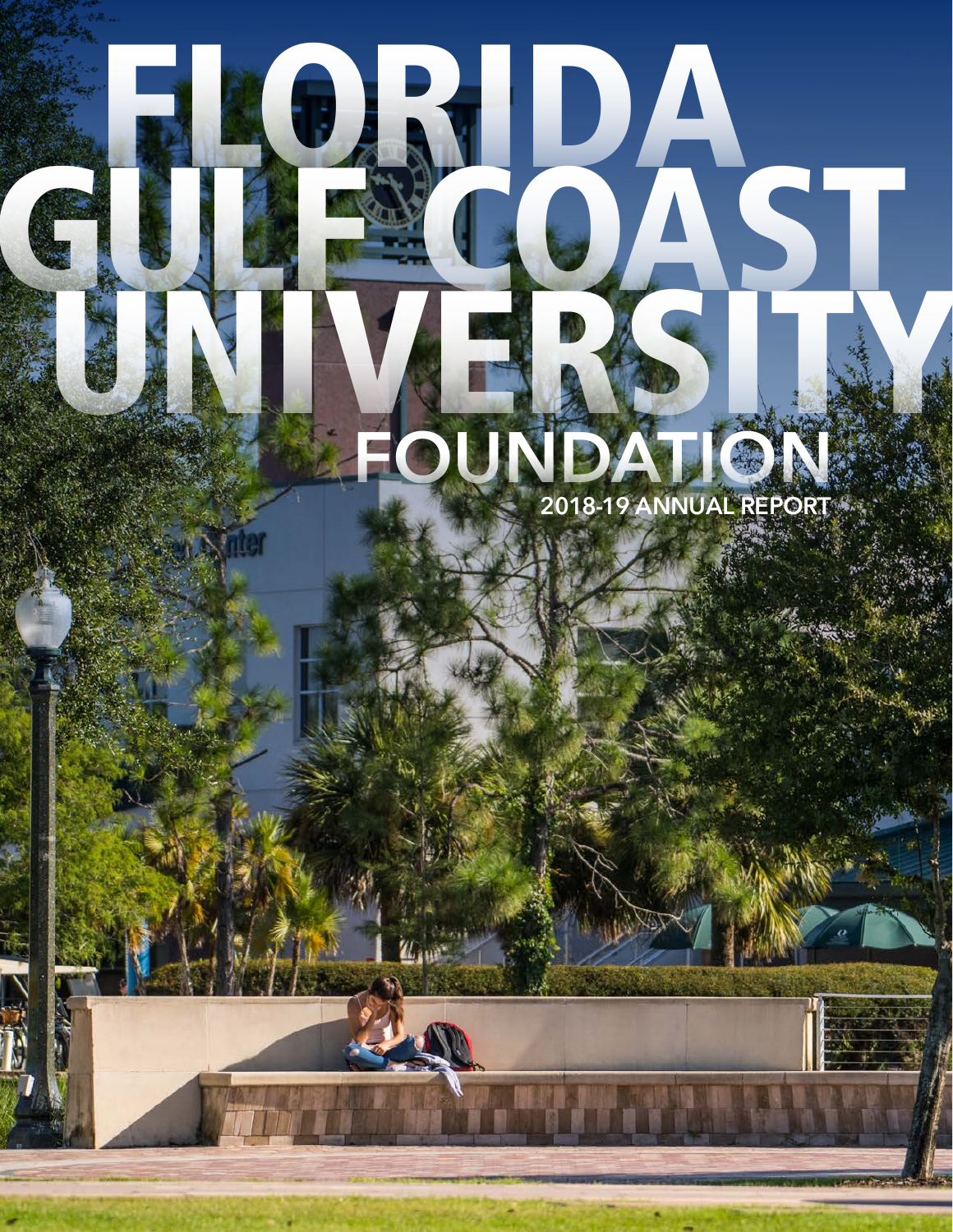# **FOUNDATION OFFICERS 2018-19**



**David Holmes Chairperson** 



**David Call** Vice Chairperson



**Timothy J. Cartwright Treasurer** 



**Kimberly L. Johnson**, **Esq. Secretary** 

#### **MEMBERS**

Lawrence Antonucci Timothy Cartwright Harry Casimir Thomas Corcoran Dean Fjelstul Joseph Gammons Mary Beth Geier Ann Hamilton Dennis Hansch Michael Hartley David Holmes Laura Holquist Kimberly Johnson Charles Ketteman Alex Lambros Dan Lavender James Nathan Geurt Peet Travus Pope Jeff Provol Kimberly Reese Mayela Rosales Joseph Schortz Samantha Scott Lee Seidler Allen Weiss Nancy Wickham

#### **FOUNDATION FELLOWS**

Barron Collier III J. Dudley Goodlette Ben Hill Griffin, III, L.H.D. Alan Korest Bernard Lester David Lucas Juliet Sproul

**EX-OFFICIO (Voting members)**

Michael Martin  *President, FGCU* J. Leo Montgomery *Board of Trustee Liaison*

#### **EX-OFFICIO (Non-voting members)**

Jesse Bouchard  *Alumni Association Board Chair* Robert Ryan, M.D. *Eagles Club Chair*

#### **CHAIRPERSONS EMERITI**

Richard Ackert David Call Joseph Catti Miller Couse Charles Edwards Jeffrey Fridkin John Fumagalli William Horowitz Charles Idelson James Knupp Donald "Chip" Lesch Steve McIntosh Edward Morton Fred Pezeshkan David Powell Duane Stranahan Peter Sulick Linda Taylor Charles Winton

#### Please call **(239) 590-1067** Fax: **(239) 590-1070 fgcu.edu/foundation TO CONTACT THE FGCU FOUNDATION OFFICE:**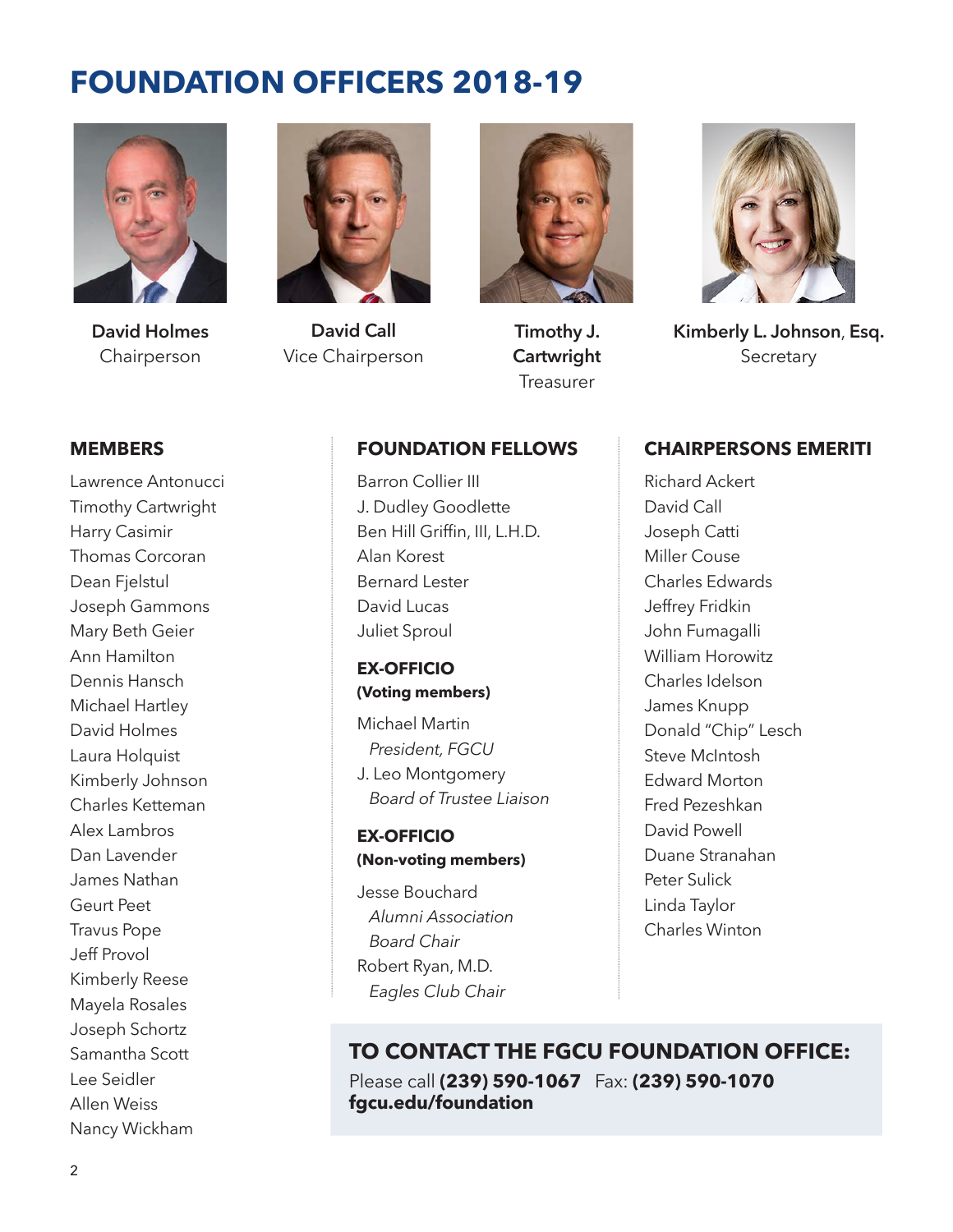# **LEGACY & EAGLE SOCIETIES**

#### **LEGACY SOCIETY**

Established in 2005, the Legacy Society recognizes friends and alumni who have included Florida Gulf Coast University in their estate plans. This special group of forward-thinkers has partnered with FGCU to plan for the University's future. These gifts contribute to FGCU's ability to provide for academic excellence, student success, scholarships and community and regional impact.

- } Richard C. and Linda Sue Ackert
- } Guy Almeling and Linda Sebastian
- } Anonymous
- } Joan and William Attridge
- } Mr. and Mrs. Gray C. Ballman
- } Mr. and Mrs. Robert J. Batson
- ▶ Dr. Fay R. Biles
- ▶ Jane S. Brenner
- } Mr. Jeffrey Bristol
- ▶ Dr. and Mrs. H.J. Burnette
- } Ms. Norma Callahan
- } Mr. and Mrs. Edmund Catalano
- } Mrs. Janet Cohen
- } Mrs. Carolyn E. Conant-Adair
- } Myra Janco Daniels
- } Dr. and Mrs. Amal K. Das
- } The Bill Eshbaugh Family
- ▶ Mr. and Mrs. Michael A. Fazio
- ▶ Mr. Robert Feir
- ▶ Dean and Alice Fjelstul
- } George and Rebecca Fogg
- } Dr. William J. Garbey
- } Carolyn and Charles Gould
- ▶ Ms. Linda Guerrine
- ▶ John and Dorothy Guigon
- ▶ Larry and Judy Halpin
- ▶ Ann H. Hamilton
- } Denise Heinemann, Ph.D., RN
- ▶ Mr. H. Richard Hendler
- } Mrs. Phyllis Herman
- } Mrs. Mary Lou Hillier
- } Mr. and Mrs. Harvey Hilton
- Mrs. Judith P. Hunter
- } Mrs. LaVonne Johnson
- } Ms. Carol M. Jonson
- } Alan G. and Saundra R. Kaplan
- } William Keser
- } Jim and Lynn Knupp
- } Cliff and Kimberly Langenbach
- ▶ Mrs. Patricia Latter
- ▶ Bonnie Lincoln
- ▶ Dr. John R. and Mrs. Veora Little
- ▶ Gary Long ▶ Suzanne Low
- ▶ Linda and David Lucas
- ▶ Gene Majewski
- } Ms. Elissa D. Manna
- } Dr. Elaine N. Marieb\*
- } Mr. and Mrs. John Nejman
- } Mr. Michael Peceri
- ▶ Wes and Yvette Powell
- ▶ G. Jeffrey Provol
- } Gail Rumble\*
- } Mr. and Mrs. Michael J. Schroeder
- } Janet Schwenn
- ▶ Lee and Gene Seidler
- } Mrs. Ruth M. Service\*
- ▶ Ronald Shaffer
- ▶ Karl and Louise Sheffield
- } Mr. Robert W. Shrader\*
- } Dr. Jo Stecher
- ▶ Mr. and Mrs. John M. Stimson
- ▶ Dr. George W. Sypert and Dr. E. J. Arpin
- } Michael W. and Mary I. Thompson
- ▶ Mrs. Ruth U. Tobe
- ▶ Dr. and Mrs. Keith Trowbridge
- } Colonel and Mrs. Dennis P. Vasey
- } Ron Wallace and Naomi Bloom

▶ Dean and Jane Schreiner } **Richard M. Schulze Family** 

} **Gene and Lee Seidler**  } Mr. and Mrs. Karl S. Sheffield

▶ James and Donna Sublett } **SWFL Children's Charities, Inc.**  } Norman and Nancy Vester

} **The Whitaker Foundation**

} **Mr. and Mrs. David and Cecile Wang** 

**Foundation** 

} Juliet C. Sproul

} Wells Fargo

▶ Mr. and Mrs. David and Cecile Wang

3

\* DECEASED

\* DECEASED

It is with great pleasure and gratitude that we acknowledge those who have so generously supported the University since the Florida Gulf Coast University Foundation was established. In addition to those listed below, many others have supported FGCU through direct assistance to students, colleges, programs, and activities. We extend our thanks to these donors as well.

#### **EAGLE SOCIETY**

The Eagle Society recognizes donors who have contributed \$1 million or more. **Bold** denotes membership in the Order of the Majestic Eagle with lifetime giving of \$2 million or more.

#### } **Alico, Inc.**

- } **Anonymous**
- } **Backe Foundation**
- ▶ Mr. David and Dr. Alise Bartley
- ▶ Blair Foundation
- } CenturyLink Business
- } **Janet and Harvey\* Cohen**
- } **Community Health Association, Inc.**
- } The Conservancy of Southwest Florida
- } **Myra Janco Daniels**
- } **Mary E. Dooner Foundation**
- ▶ Dean and Alice Fielstul
- } George and Rebecca Fogg
- ▶ The Freeman Family
- } Dr. William J. Garbey
- } **Ginn Resorts Foundation**
- } **Mickey and Claudia Gordon**
- } **Mr. and Mrs. John V. Guigon**
- } Michael D. and Karen J. Hartley
- } **Alan G. and Saundra R. Kaplan**
- } **Mr. and Mrs. Scott B. Kapnick**
- } **Kelly Tractor Co.**
- } **Kitson & Partners**

**Commissioners**  ▶ Lee Health Foundation } **Linda and David Lucas**  } **Dr. Elaine N. Marieb\***  ▶ Moorings Park

**Foundation** 

- } **Peter D. and Eleanore A. Kleist Foundation**
- } **Mr. and Mrs.\* Alan Korest**  } **Lee County Board of County**

} Naples Botanical Garden } **Naples Children and Education** 

} **NCH Healthcare System**  ▶ Maurizio and Laura Nisita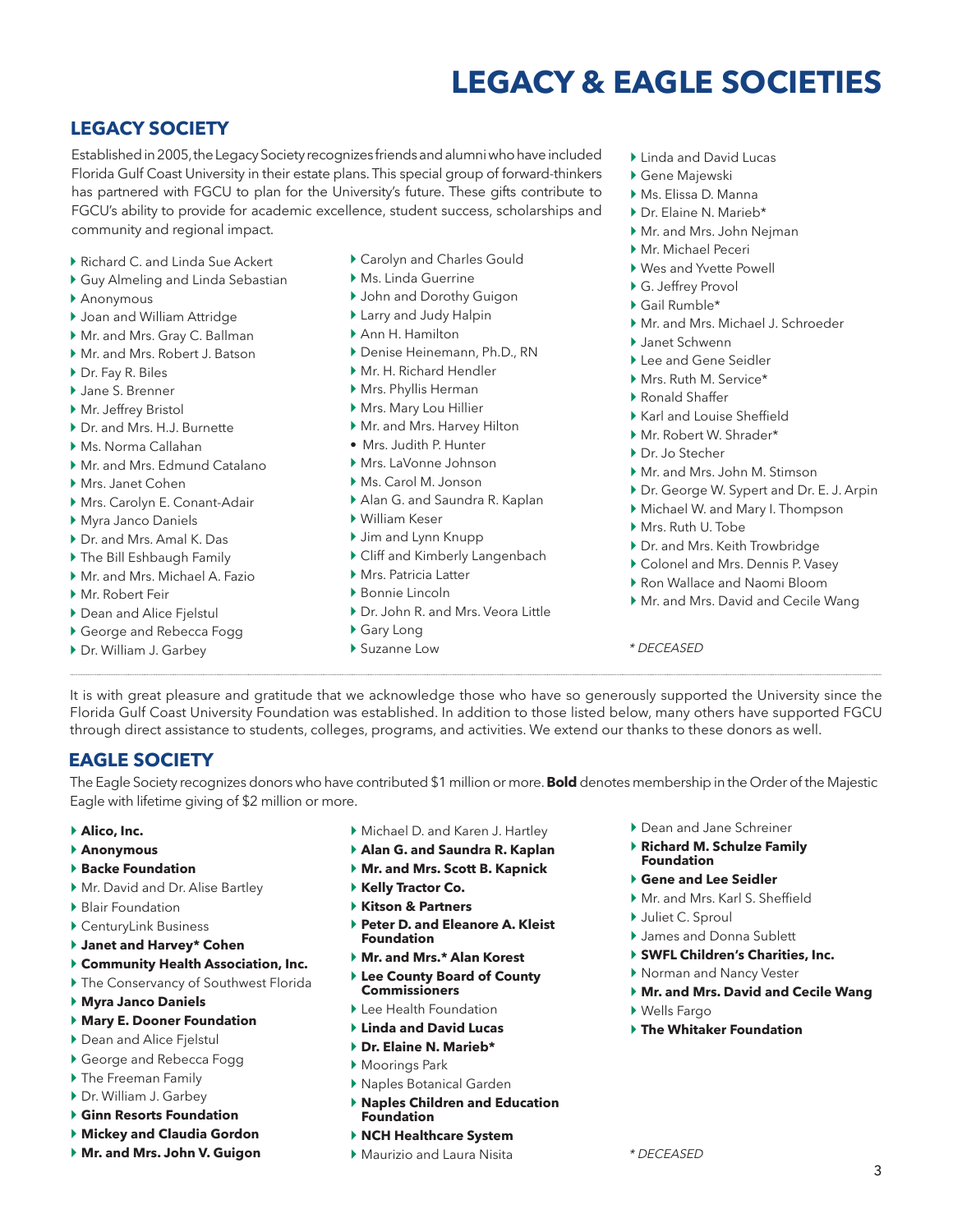# **NEW ENDOWMENTS**

Endowed funds cover a wealth of purposes – programs, scholarships, buildings, professorships. What they all have in common is that the donors seek to make contributions that will last in perpetuity.

#### **ENDOWED FUNDS CREATED IN 2018-19**

- } Alan & Jacquelin Cadkin Foundation Educational Engagement Endowment
- } Captains for Clean Water Brett McKinstry Endowed Fund
- } Julian Ellis, Jr. Memorial Scholarship Endowed Fund
- } Environmental Health & Safety Scholarship Endowed Fund
- } Faculty Senate Student-Athlete Scholarship Endowed Fund
- } John Herman Biodiversity Studies Opportunity Scholarship Endowed Fund
- } Officer Adam Jobbers-Miller Memorial Scholarship Endowed Fund
- } Lee Coast MOAA Scholarship Endowed Fund
- } Dean K. Norbeck and Susan E. Norbeck Endowed Scholarship
- } John R. Opel First Generation Scholarship Endowed Fund
- } Jacqueline A. Welch Scholarship Endowed Fund
- } U.A. Whitaker College of Engineering Equipment Endowed Fund
- } Wright Construction Group Scholarship Endowed Fund

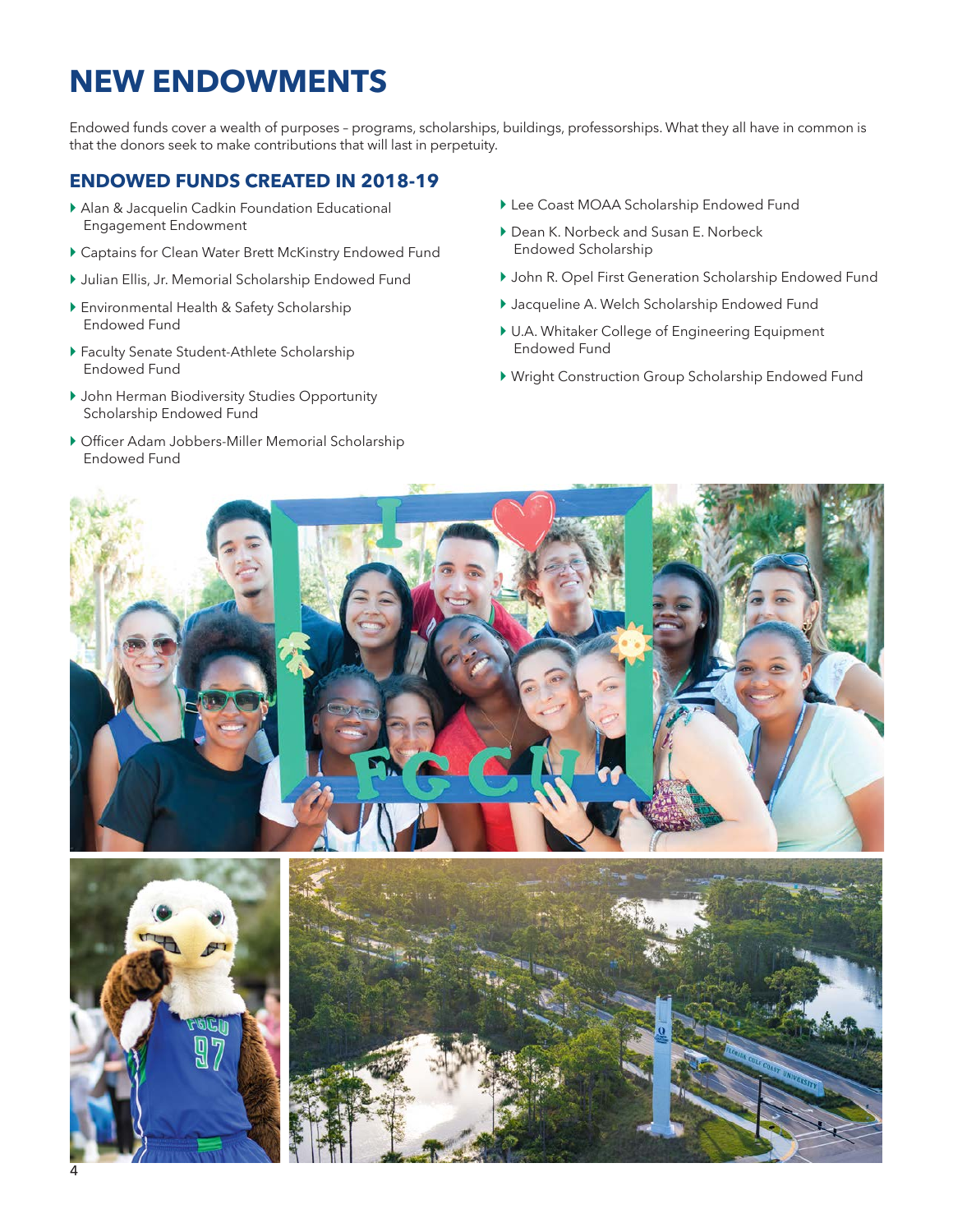# **Florida Gulf Coast University Foundation, Inc.**

Statement of Net Position

June 30, 2019

## **ASSETS**

#### **CURRENT ASSETS**

| Total current assets \$21,073,775      |
|----------------------------------------|
|                                        |
| Pledges receivable812,300              |
|                                        |
| Accounts receivable 5,750              |
|                                        |
| Cash and cash equivalents \$19,306,762 |

#### **NONCURRENT ASSETS**

| Restricted investments \$100,030,244                 |
|------------------------------------------------------|
| Prepaid expenses, net of current portion 34,670      |
| Pledges receivable, net of current portion 1,548,368 |
| Surrender value of insurance policy 167,652          |
| Land held for investment 322,321                     |
|                                                      |
| Land holdings 11,693,500                             |
| Total noncurrent assets \$113,812,941                |
|                                                      |

**TOTAL ASSETS** . . . . . . . . . . . . . . . **\$134,886,716**

## **LIABILITIES AND NET POSITION**

#### **CURRENT LIABILITIES**

| Total current liabilities\$199,937 |  |  |  |  |  |  |
|------------------------------------|--|--|--|--|--|--|
| Gift annuities payable 82,172      |  |  |  |  |  |  |
| Accounts payable \$117,765         |  |  |  |  |  |  |

#### **NONCURRENT LIABILITIES**

| Gift annuities payable,                 |  |
|-----------------------------------------|--|
| net of current portion \$455,869        |  |
|                                         |  |
| Total noncurrent liabilities  \$455,869 |  |

#### **DEFERRED INFLOWS OF RESOURCES**

|--|--|--|--|--|--|--|--|--|--|--|--|--|--|--|--|--|--|--|--|--|--|--|--|--|--|--|--|--|--|

#### **NET POSITION**

| Restricted                               |  |
|------------------------------------------|--|
| Expendable  \$47,079,978                 |  |
| Nonexpendable endowment 76,570,630       |  |
|                                          |  |
| <b>TOTAL NET POSITION.</b> \$133,189,166 |  |